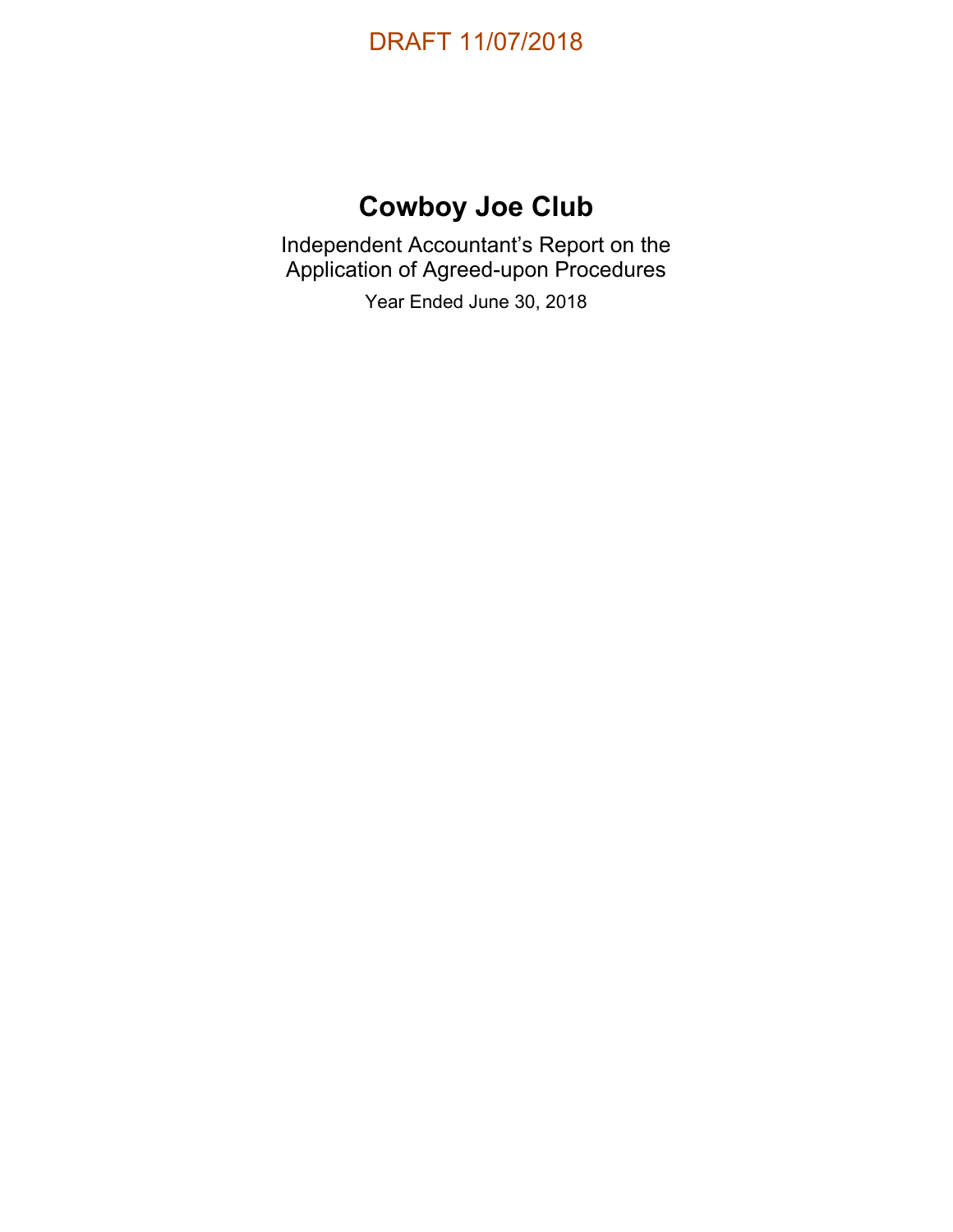# **Cowboy Joe Club**

**June 30, 2018** 

### **Contents**

| Independent Accountant's Report on the |  |
|----------------------------------------|--|
| <b>Additional Information</b>          |  |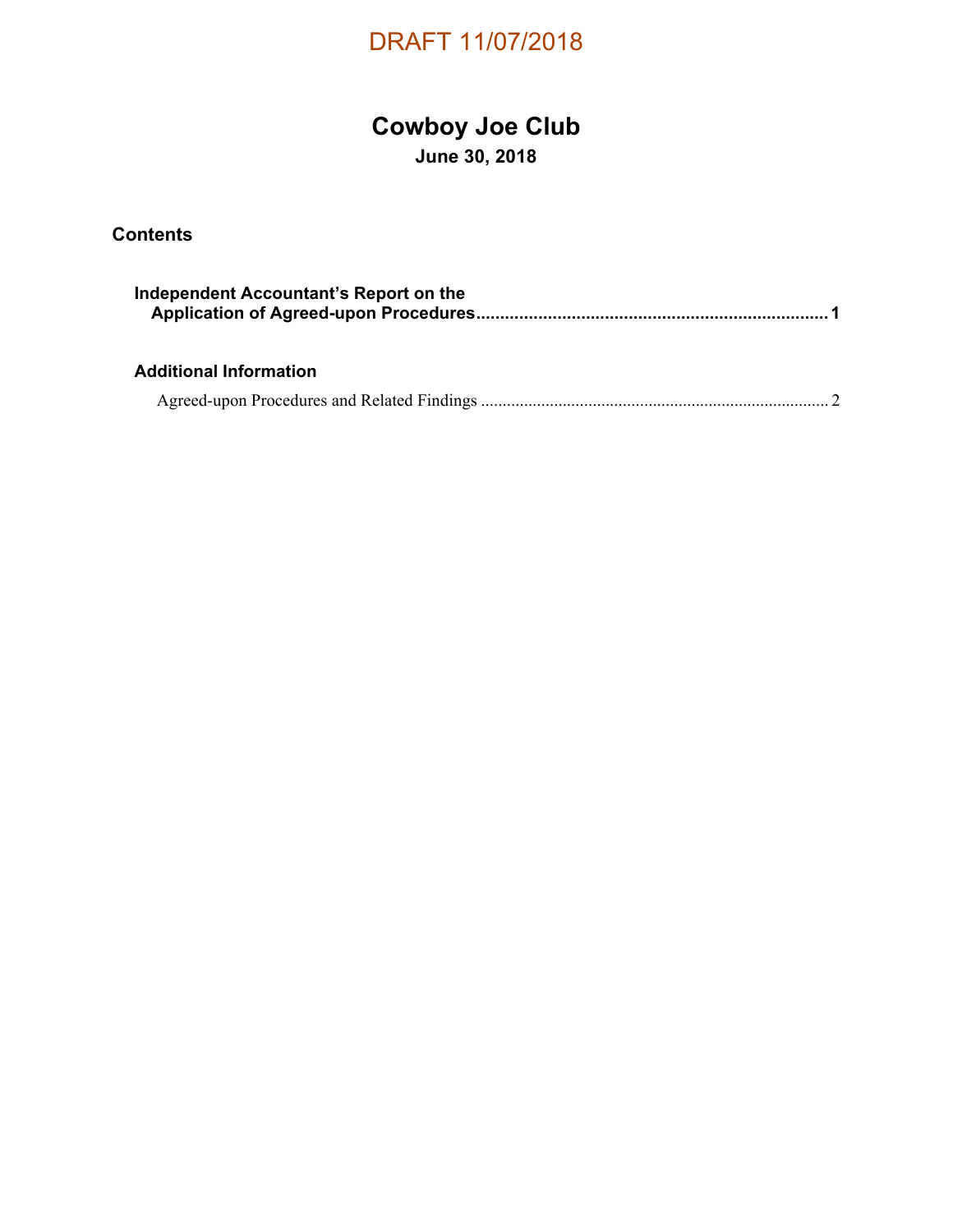#### **Independent Accountant's Report on the Application of Agreed-upon Procedures**

Board of Trustees University of Wyoming Laramie, Wyoming

We have performed the procedures enumerated in the attachment to this report, which were agreed to by the University of Wyoming (the University), on the financial information of the Cowboy Joe Club as of and for the year ended June 30, 2018. The management of the University is responsible for the financial information of the Cowboy Joe Club. The sufficiency of these procedures is solely the responsibility of the parties specified in this report. Consequently, we make no representation regarding the sufficiency of the procedures described in the attachment to this report for the purpose for which this report has been requested or for any other purpose.

The findings obtained are described in the attachment to this report.

This agreed-upon procedures engagement was conducted in accordance with attestation standards established by the American Institute of Certified Public Accountants. We were not engaged to and did not conduct an examination or a review, the objective of which would be the expression of an opinion or conclusion, respectively, on the financial information of the Cowboy Joe Club. Accordingly, we do not express such an opinion or conclusion. Had we performed additional procedures, other matters might have come to our attention that would have been reported to you.

This report is intended solely for the information and use of the specified parties listed above and is not intended to be and should not be used by anyone other than these specified parties.

Denver, Colorado

 $\mathcal{L}_\text{max}$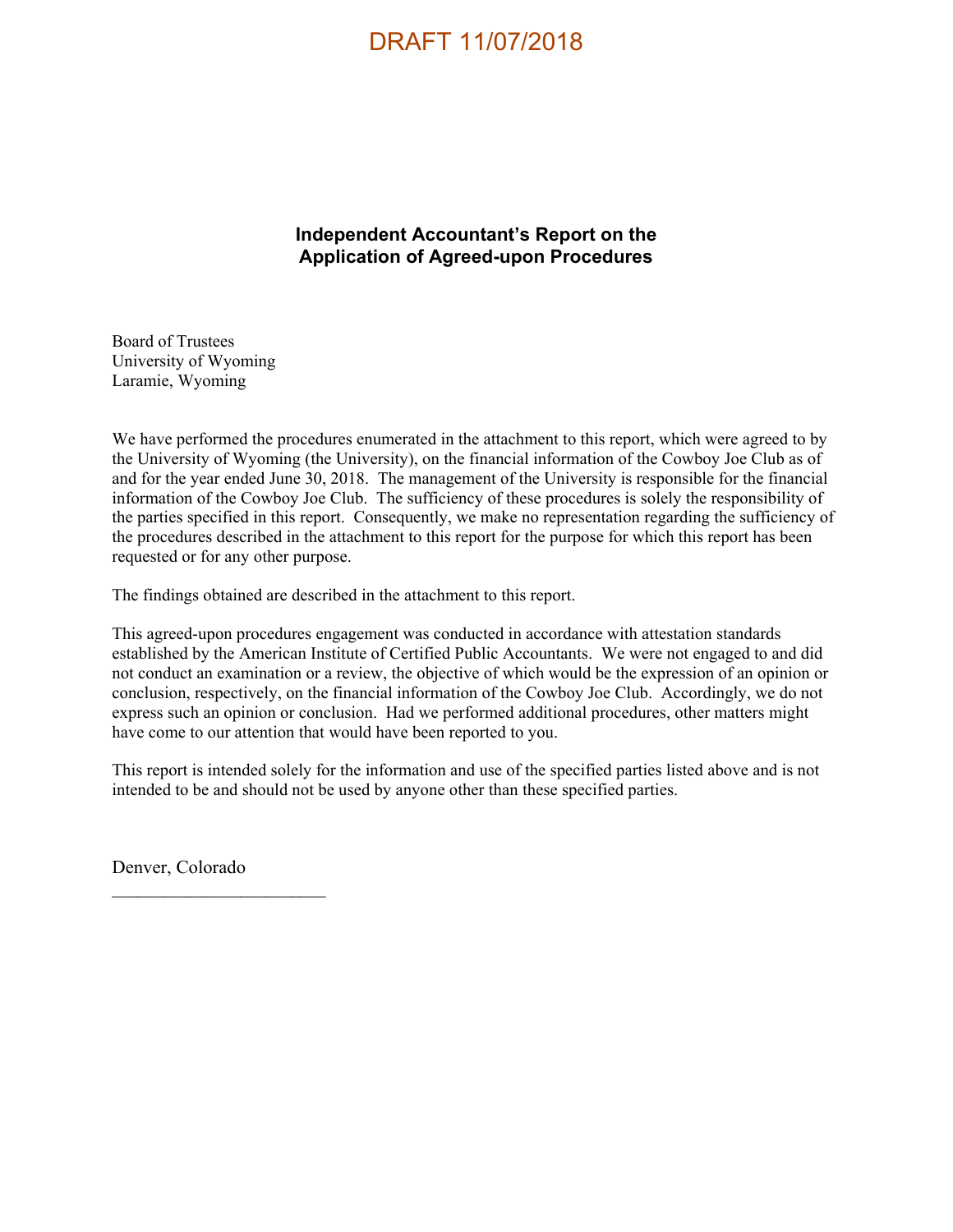### **Cowboy Joe Club Agreed-upon Procedures and Related Findings Year Ended June 30, 2018**

The procedures that we performed and our findings are as follows:

#### **Cash**

1. We footed the Cowboy Joe Club's June 30, 2018 bank account reconciliation for the accounts held at the University of Wyoming Foundation and Cowboy Joe Club's cash account and compared the balances to the WyoCloud general ledger. No differences were noted in our testing.

#### **Accounts Receivable/Pledges Receivable**

- 1. We obtained a detailed list of accounts receivable at June 30, 2018 and haphazardly selected 10 accounts to perform subsequent receipts testing for the period June 30, 2018 to August 15, 2018 to ascertain validity of the receivable. For the four receivable balances which were collected in this period, we agreed the receipt of cash to the bank deposit. For the remaining six balances not collected we inquired of management regarding collectability and noted all items selected are deemed collectible by management and were properly excluded from the allowance calculation.
- 2. We inspected 10 deposits, selected haphazardly, that were received subsequent to the year ended June 30, 2018 to determine if they were properly recorded as accounts receivable. We noted that two subsequent receipts were improperly excluded from accounts receivables for golf series pledges received in fiscal year 2018. The total of the two subsequent receipts was \$2,280. Management recorded a journal entry for these items.
- 3. We obtained the calculation for the allowance for uncollectible accounts at June 30, 2018 and agreed it to the amount recorded on the trial balance. No differences were noted in our testing.
- 4. We obtained a detailed list of pledges receivable for the most recent drive year and haphazardly selected 10 pledges to perform subsequent receipts testing. For the eight pledge receivable balances which were collected we agreed the receipt of cash to the bank deposit. For the remaining two balances not collected we inquired of management regarding collectability and noted all items selected are deemed collectible by management and were properly excluded from the allowance calculation.
- 5. We obtained a listing of Wildcatter Club suites and seats and compared the amounts of the accounts receivable, deferred revenue, and revenue to the amounts recorded by management in the trial balance, noting the amounts did not agree due to clerical errors in the listing. Management subsequently updated the listing and recorded a journal entry.
- 6. We haphazardly selected 10 new agreements from the Wildcatter Club suites/seats listing provided to us and agreed to contract, noting amount, number of seats, and number of years. We noted one contract in which the number of seats on the listing did not agree to the contract. Revenues were overstated by \$128,280. Management recorded a journal entry for this item.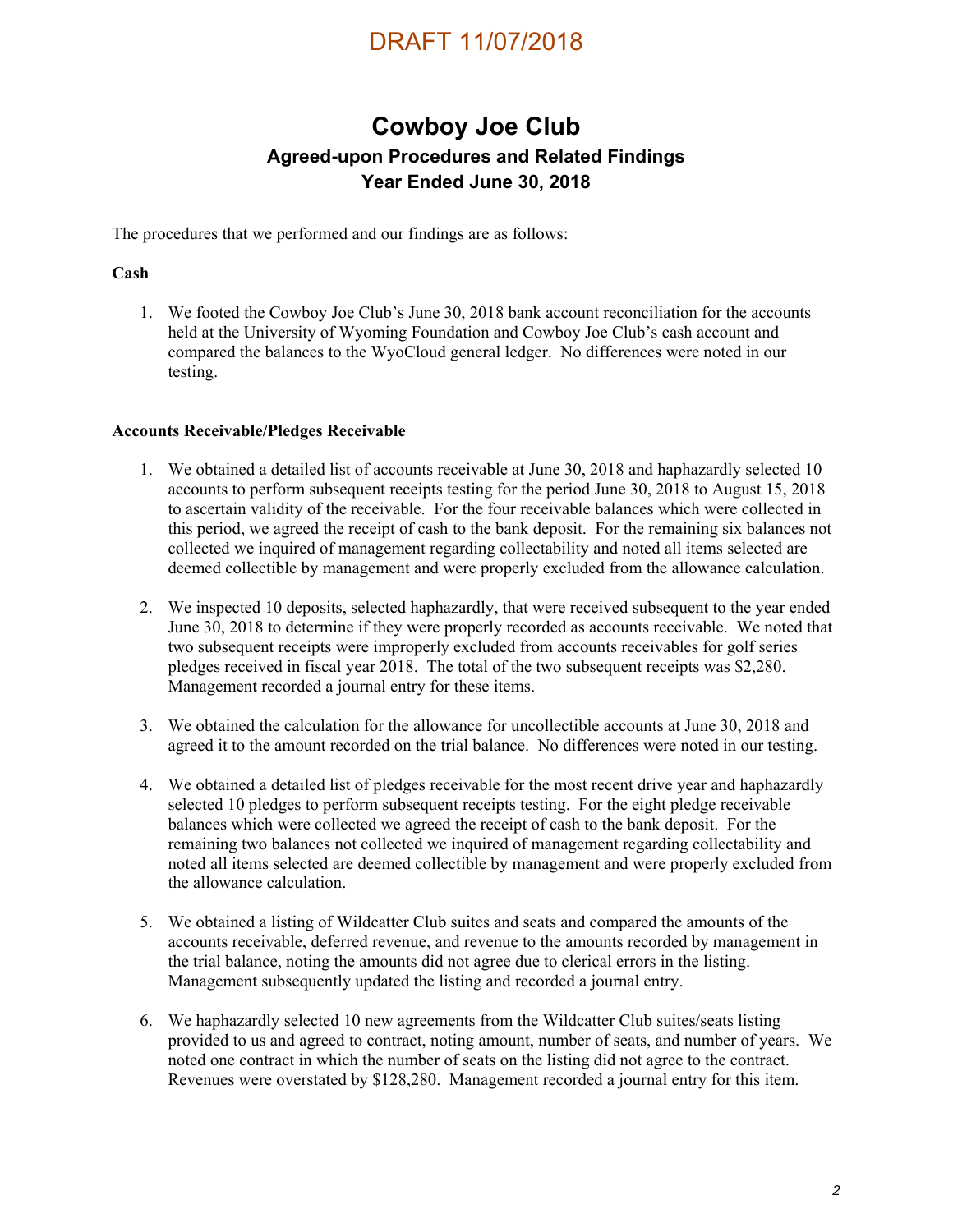### **Cowboy Joe Club Agreed-upon Procedures and Related Findings Year Ended June 30, 2018**

#### **Life Insurance Policies**

1. We obtained life insurance policies owned by the Cowboy Joe Club and compared the cash surrender values on policy statements to the amounts recorded on the general ledger. No differences were noted in our testing.

#### **Corporate Stock and Other Assets**

1. We noted no new gifts received or sold during the year, according to our review of the University of Wyoming Foundation reports, and thus we were not able to vouch for three gifts received or sold during the year.

#### **Equipment and Autos**

- 1. We obtained the depreciation schedule for additions and deletions during the year ended June 30, 2018 and traced depreciation expense for the year to the general ledger. No differences were noted in our testing.
- 2. We noted no additions during the year ended June 30, 2018, per review of the fixed asset schedule and discussion with the Assistant Athletic Director – Business Operations, and thus we were not able to agree three additions during the year to supporting documentation.

#### **Accounts Payable**

- 1. We obtained a listing of accounts payable at June 30, 2018, footed the listing, and agreed it to the general ledger. No differences were noted in our testing.
- 2. We reviewed expenditures over \$5,000 for the period June 30, 2018 through August 15, 2018 to identify any unrecorded payables and noted a total of \$94,041 of items payed after fiscal year 2018 that related to fiscal year 2018 expenditures. Management recorded a journal entry for these items.

#### **Interfund Transactions**

1. We obtained a detailed listing of interfund receivables and payables and ensured that the amounts balanced with the balances reported in the other funds. No differences were noted in our testing.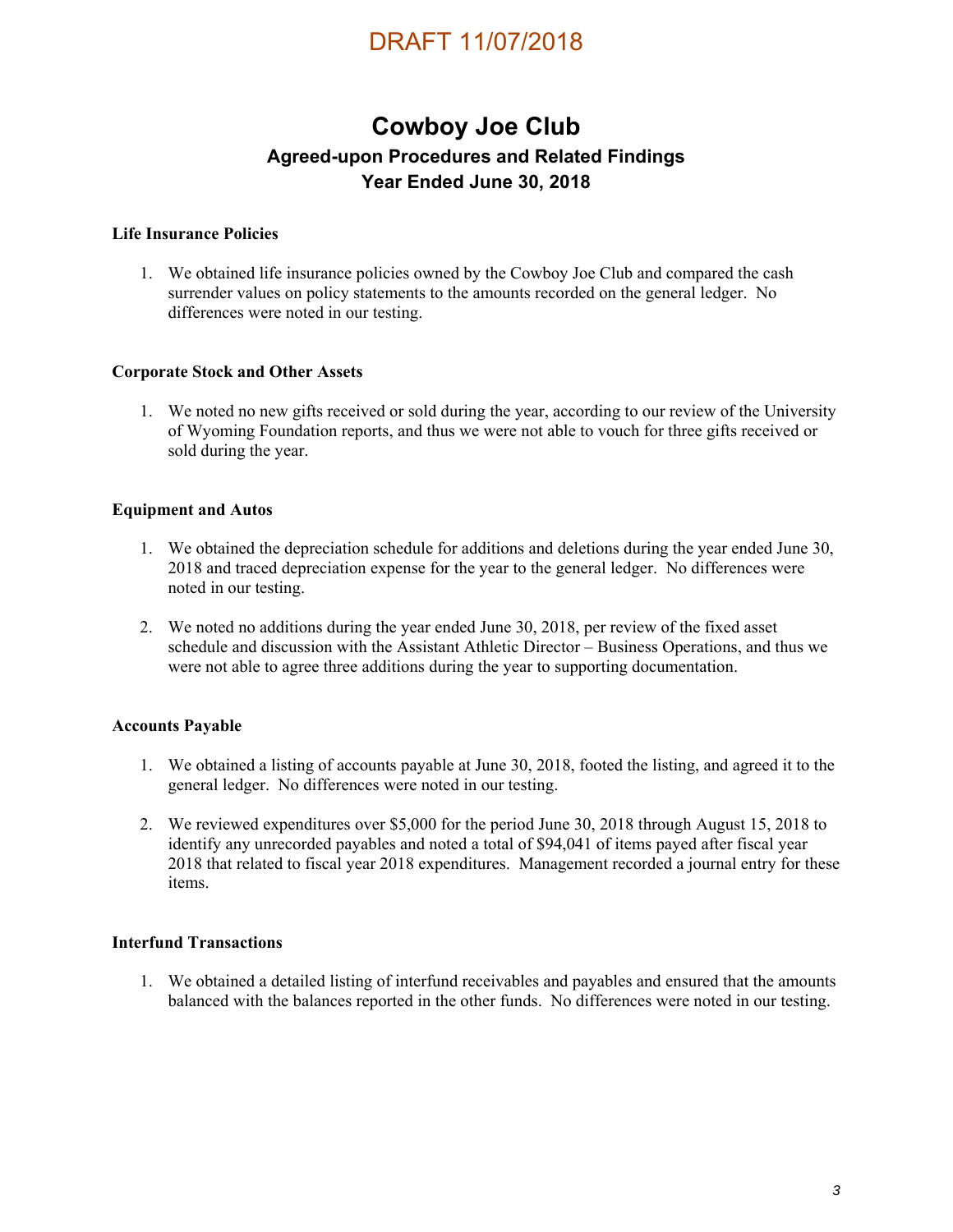### **Cowboy Joe Club Agreed-upon Procedures and Related Findings Year Ended June 30, 2018**

#### **Membership Revenue**

- 1. We obtained the year-end report of cash memberships from the membership system, footed the report, and agreed the total amount to the general ledger. We noted the report from the membership did not agree to the trial balance by \$3,297. No adjustment was made for this difference.
- 2. We obtained a year-end report of gifts-in-kind memberships from the membership system, footed the report, and agreed the total amount to the general ledger. No differences were noted in our testing.
- 3. We determined that total gifts-in-kind revenue equaled the total gifts-in-kind expense on the general ledger.
- 4. We traced five memberships from the membership system to the general ledger. No differences were noted in our testing.

#### **Cash Receipts – Membership**

- 1. We selected one month (December 2017) at random and:
	- a. We inspected membership donation batches for the month and traced the amounts to the deposit receipts. We ensured the number of days between the batch date and the date of deposit was five days or less and noted several deposits greater than five days, due to the University of Wyoming being closed for the holidays.
	- b. We inspected the general ledger coding on the membership batches for the month and traced entries for the test month to the general ledger by looking at the activity detail report for the month. We vouched all the debits and credits in the membership related accounts in the Cowboy Joe Club and restricted funds to source documents and noted that one deposit in the amount of \$28,235.29 was not included in the general ledger. Management determined the amount was incorrectly posted to fiscal year 2017 and made a journal entry correcting this error.
- 2. We traced five credit entries in accounts under the "Membership" revenue grouping to the supporting documentation of cash receipt. No issues were noted in our testing.

#### **Cash Receipts – Miscellaneous**

- 1. We selected one month (June 2018) at random and:
	- a. We obtained the cash receipts recorded on the income transmittals, and agreed them to the deposit receipts, copies of checks/cash, and any attached documentation. We noted that two copies of checks, one in the amount of \$180 and another for \$380 were not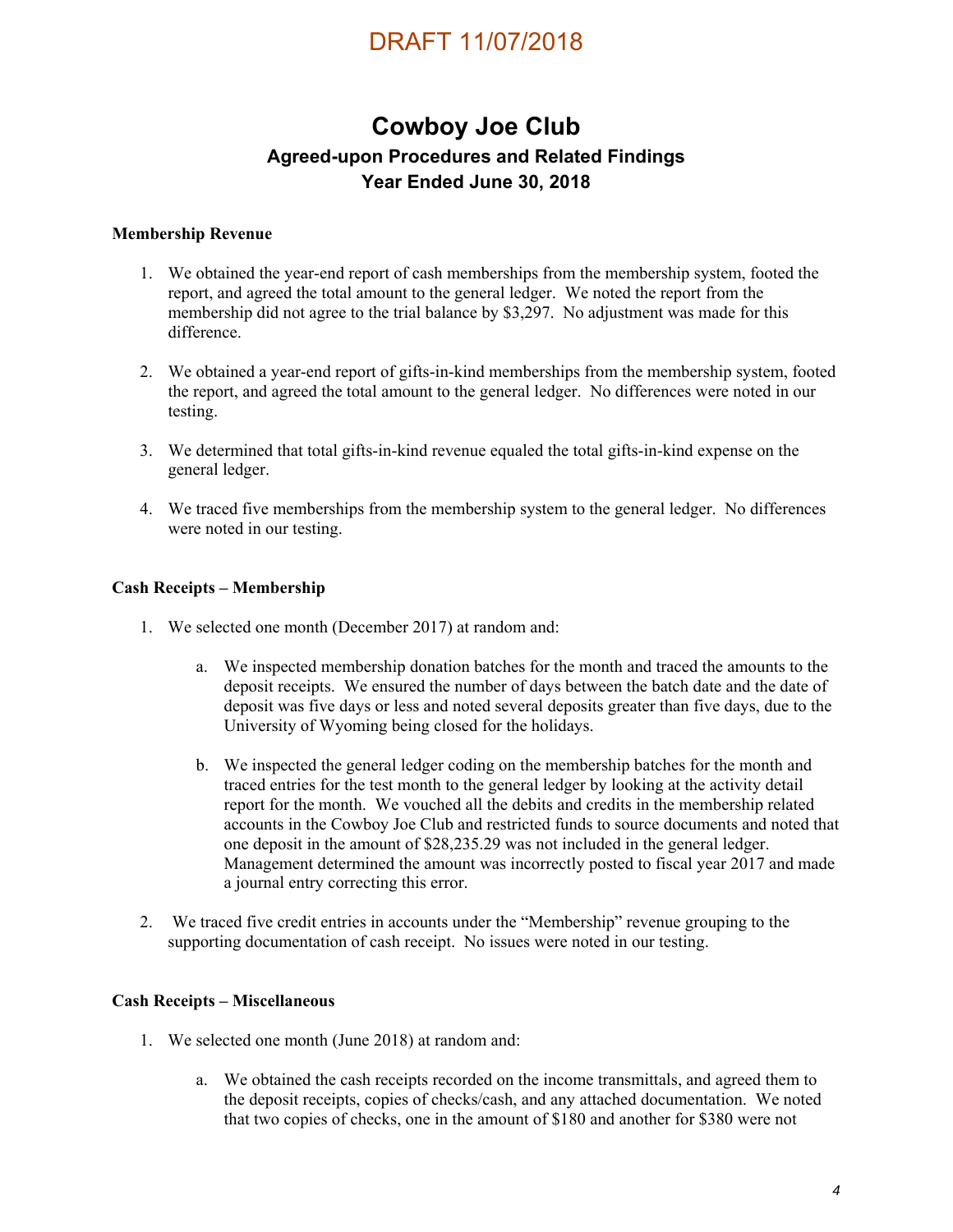### **Cowboy Joe Club Agreed-upon Procedures and Related Findings Year Ended June 30, 2018**

included with the supporting documentation and we were unable to trace copies of these checks to the applicable deposit receipt.

- b. We obtained support for the cash receipts issued for the month and traced them to the income transmittals and deposit receipts. No issues were noted in our testing.
- c. We inspected the general ledger coding on the income transmittals for the test month. No issues were noted in our testing.
- 2. We traced five credit entries in accounts under the "Fund Raising" revenue grouping to the supporting documentation of cash receipt. No issues were noted in our testing.
- 3. We documented the procedures used for cash receipts through inquiry of the Cowboy Joe Club accountant, and reviewed the procedures for proper segregation of duties. We noted that there are three people involved in the cash receipting process.

#### **Cash Disbursements**

- 1. We selected one month (September 2017) and:
	- a. We traced a sample of five debit entries in accounts under the "Awards and Membership Benefits" expense grouping and five debit entries in accounts under the "Fund Raising Activities" expense grouping to supporting documentation to disbursement of cash. While all disbursements were properly supported, we noted that one of the five expenditures under the "Awards and Membership Benefits" expense and four of the five expenditures under the "Fund Raising Activities" expense grouping were incorrectly posted in fiscal year 2018, as the items related to fiscal year 2017 expenditures. No adjustment was made for these items.

#### **Travel and Business Meal Expense Documentation**

- 1. We selected one month (April 2018) and:
	- a. We selected one travel expense from the general ledger to vouch to support for the Athletic Director, Associate Athletic Director, and each of the three Cowboy Joe Club Development Officers and reviewed for propriety with travel and business meal expense policies and procedures, noting no unusual expenditures.
	- b. We selected one travel voucher to trace back to the general ledger for the Athletic Director, Associate Athletic Director, and each of the three Cowboy Joe Club Development Officers and reviewed for propriety with travel and business meal expense policies and procedures. We noted that one expense report did not agree to the general ledger detail. The mileage reimbursement on the expense report was \$105.35 however only \$100 was recorded in the general ledger.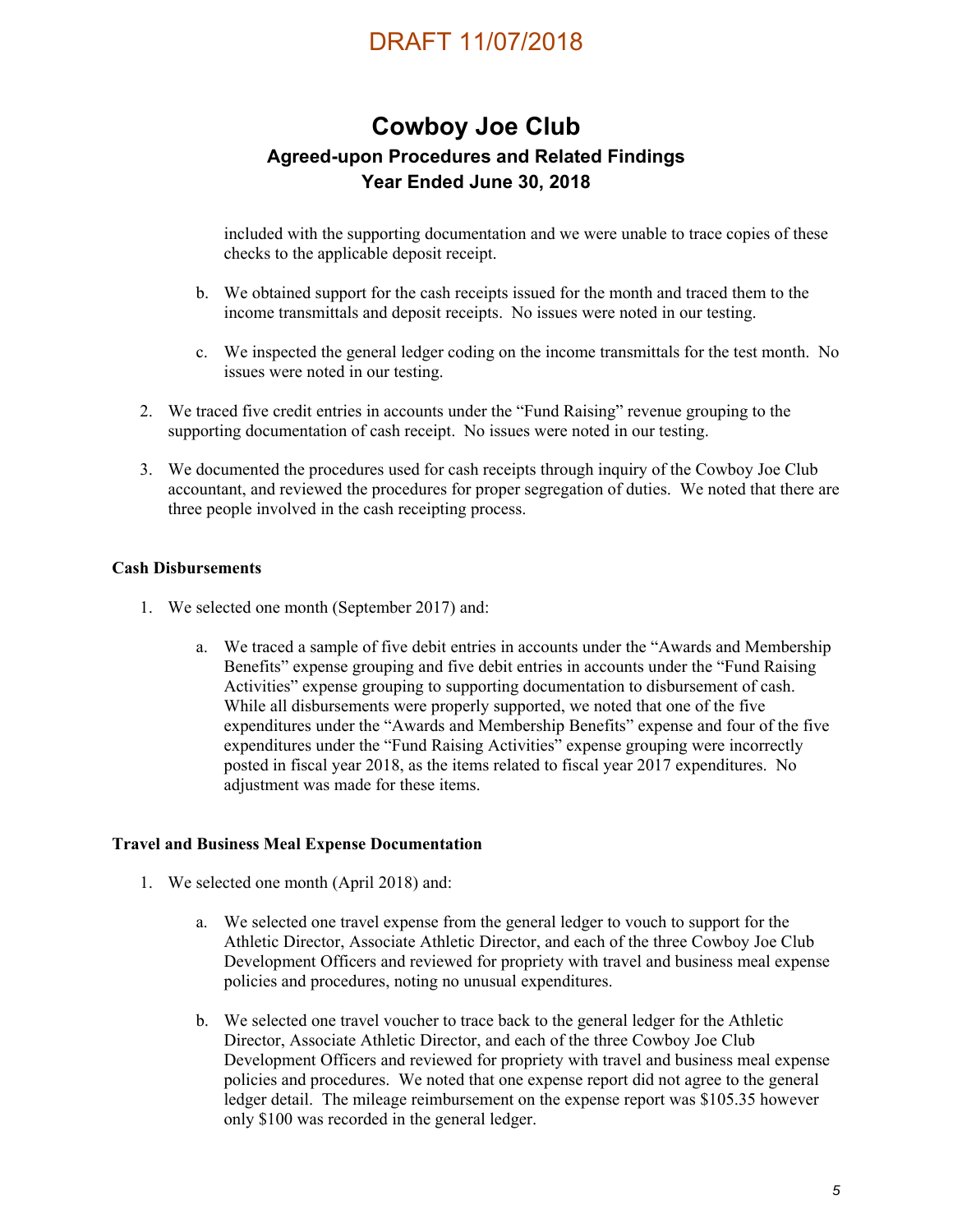### **Cowboy Joe Club Agreed-upon Procedures and Related Findings Year Ended June 30, 2018**

#### **Gifts-In-kind**

- 1. We selected one month (November 2017) and:
	- a. We obtained the membership batch reports and inspected general ledger coding, traced the amounts to the general ledger posting by comparing them to the activity detail report for the month. No issues were noted in our testing.
	- b. We traced a sample of five gifts-in-kind and five auto gift-in-kind donation entries to documentation in the donor's file. No issues were noted in our testing.

#### **Income and Expenses**

- 1. We obtained year-end balances for income and expenses and obtained explanations of the change from prior year for accounts with a change greater than 15% and \$5,000. Explanations provided appeared reasonable.
- 2. We obtained the annual auction revenues and expenses and obtained explanations of the change from prior year for accounts with a change greater than 15% and \$5,000. No items met scope for testing.
- 3. We obtained revenue and expenses from one golf tournament (Casper) and obtained explanations of the change in amounts from prior year with a change greater than 15% and \$5,000. No items met scope for testing.

#### **Annual Filings**

- 1. We determined that Form 990 was prepared and filed for the year ended June 30, 2017.
- 2. We determined that the annual corporate report was filed by reviewing the Wyoming Secretary of State website.

#### **Board Minutes**

1. We reviewed Board minutes for the year ended June 30, 2018 and traced actions reported and authorized to transactions reflected in the general ledger. No issues were noted in our testing.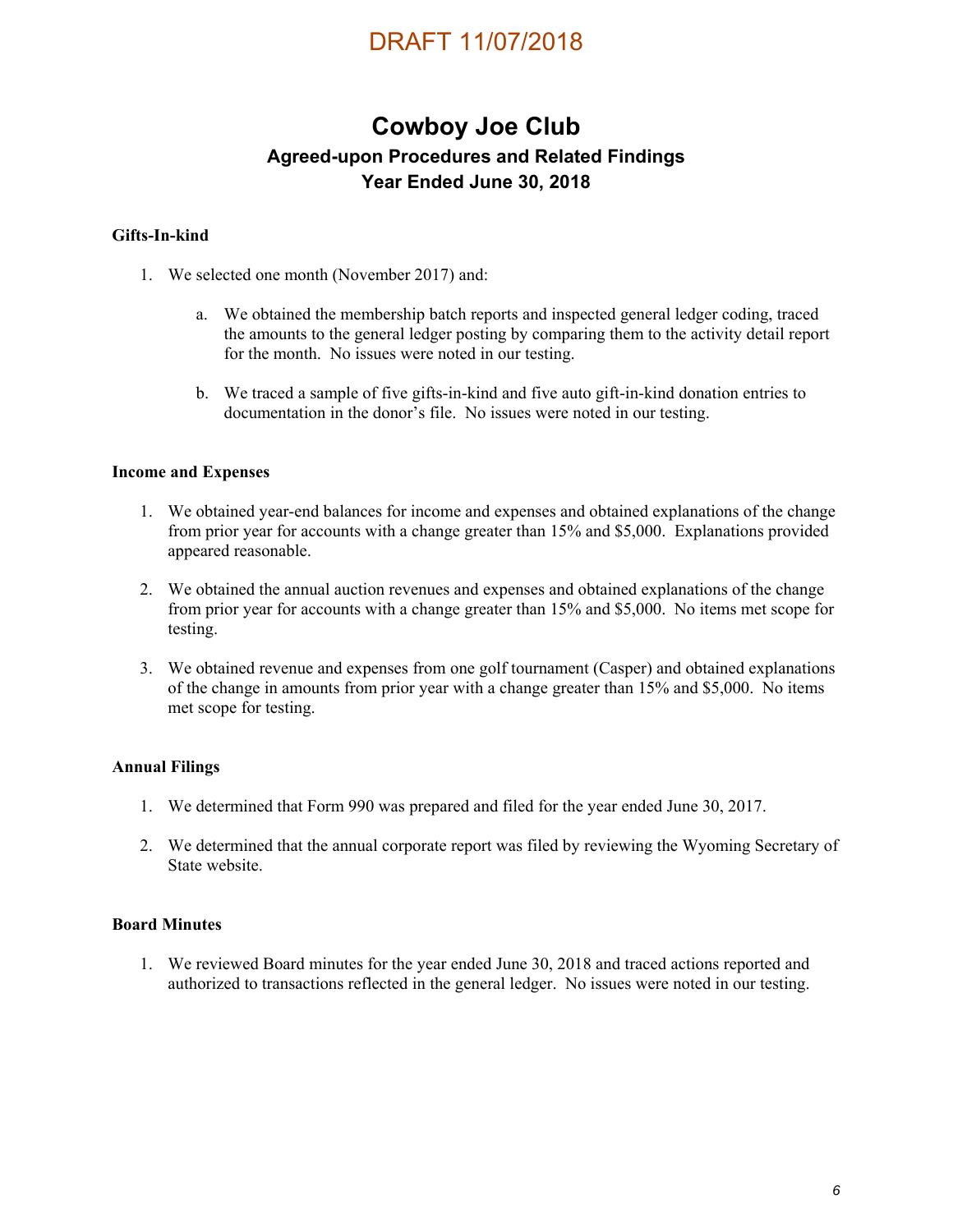### **Cowboy Joe Club Agreed-upon Procedures and Related Findings Year Ended June 30, 2018**

#### **Endowment Funds**

- 1. We obtained the Endowment accounts detail at year-end and traced the balances to the University of Wyoming Foundation report. We traced the amounts reported in the Cowboy Joe Club's general ledger for endowment accounts to the University of Wyoming Summary Foundation spreadsheet and to the University of Wyoming Foundation general ledger report. No issues were noted in our testing.
- 2. We obtained the agreements for 10 endowments. We verified that the gift was to the Club (versus the University of Wyoming Foundation) and ensured that the use of principal and interest was specified in the agreement. We noted that one endowment tested, the Ilsley, John P. and Helen L. Scholarship Endowment, was given to the University of Wyoming Foundation and was not named to the Cowboy Joe Club.
- 3. We noted that there were no additions to the endowment accounts during fiscal year 2018, per our review of the Foundation report, trial balance, and discussion with the Associate Athletic Director for Budgeting & Financial Management and therefore a journal entry was not required to be made by the Club.
- 4. We noted no activity in the unrestricted endowment accounts during fiscal year 2018, per our review of the trial balance and discussion with the Associate Athletic Director for Budgeting & Financial Management and therefore a journal entry was not required to be made by the Club.
	- a. We noted no interfund transfers of unrestricted investment income from the Club to the Endowment fund during fiscal year 2018.
	- b. We noted no voluntary additions of investment income transferred between the Club and the Endowment fund during fiscal year 2018.
- 5. We obtained the University of Wyoming Foundation's spreadsheet of investment activity for the Cowboy Joe Club for the year ended June 30, 2018 and traced the journal entries to the general ledger for the following items:
	- a. To record Realized Gains for True Endowments
	- b. To record Unrealized Gains for True Endowments
	- c. To record Realized Gains for Quasi Endowments
	- d. To record Unrealized Gains for Quasi Endowments

We also ensured interfund receivables and payables and interfund transfers balanced with other funds. No issues were noted in our testing.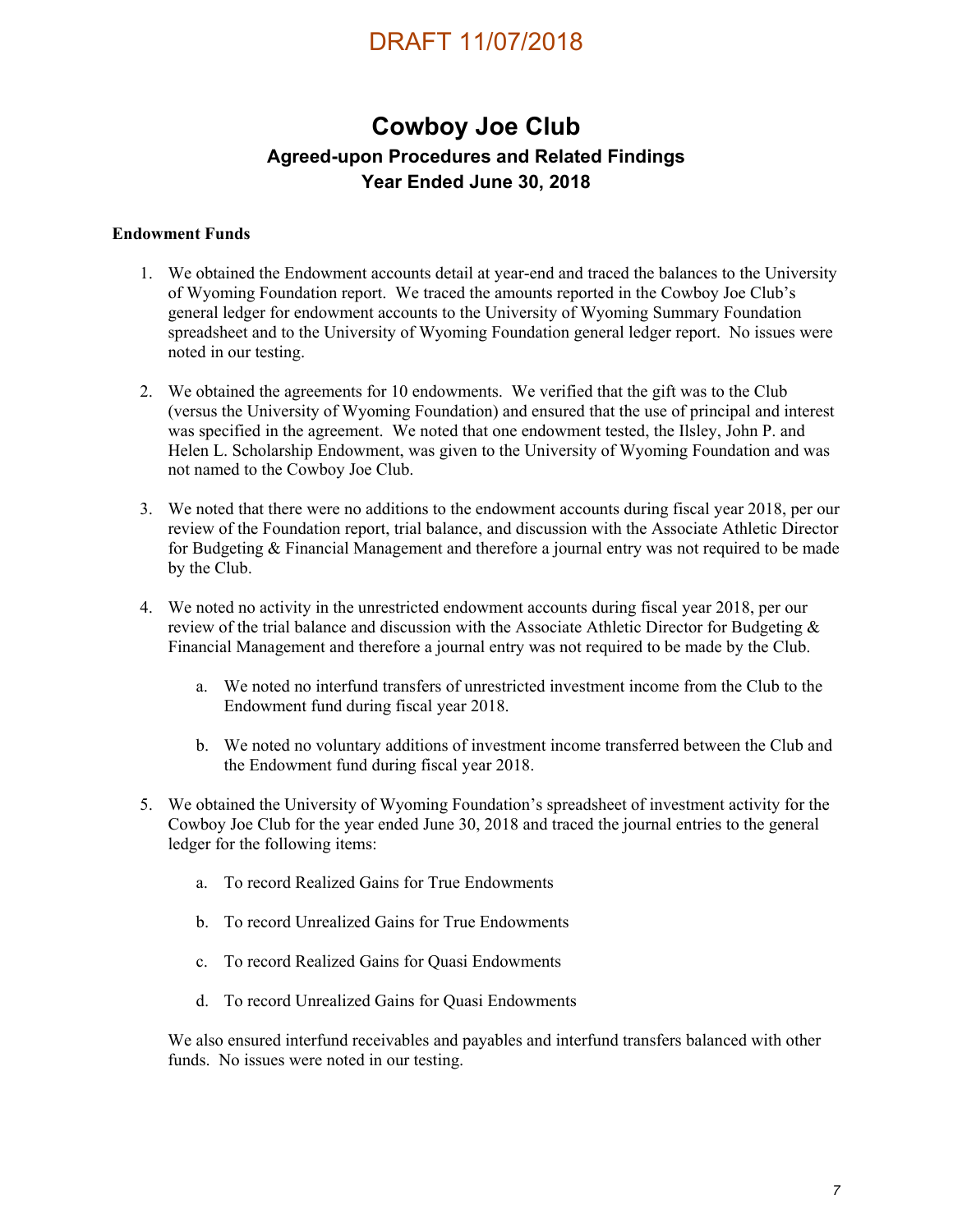### **Cowboy Joe Club Agreed-upon Procedures and Related Findings Year Ended June 30, 2018**

#### **Restricted Funds**

- 1. We footed the cash account balances at year-end and traced them to the University of Wyoming Foundation's report balances. No issues were noted in our testing.
- 2. We obtained the reconciliation of investment income to all of the University of Wyoming Foundation reports current fiscal year income less assessments for the year ended June 30, 2018. No issues were noted in our testing.
- 3. We reconciled WyoCloud transactions for the year ended June 30, 2018 by running a query on CJC\_SCHOLARSHIPS\_UW:
	- a. We reviewed cash balances at June 30, 2018, noting no unfunded negative cash balances (WyoCloud natural account 10001).
	- b. We reviewed scholarship expenses for the year on 10 scholarships and agreed to amounts recorded in the trial balance (WyoCloud natural account 40305). No issues were noted in our testing.
	- c. We inspected the Foundation transfers for the year and agreed to scholarship expenses in the trial balance (WyoCloud natural account 53002). No issues were noted in our testing.
- 4. We traced membership income on the general ledger to the annual membership reconciliation noting it did not agree by \$3,297. No adjustment was made for this difference.
- 5. We reviewed Steer A Year for unusual activity and obtained information for the following accounts:
	- a. Steers in inventory (account 130.21) at June 30, 2018, and traced amounts to general ledger. No issues were noted in our testing.
	- b. Steer A Year gain on sale (account 451.21) for the year ended June 30, 2018, and noted that the gain was calculated and recorded properly.
	- c. Steer A Year expenses (account 1601.21) for the year ended June 30, 2018 and traced amounts to the general ledger. No issues were noted in our testing.
- 6. We determined that interfund receivables and payables balanced with other funds.
- 7. We selected 10 interfund transfers and ensured that the transfers balanced with other funds. No issues were noted in our testing.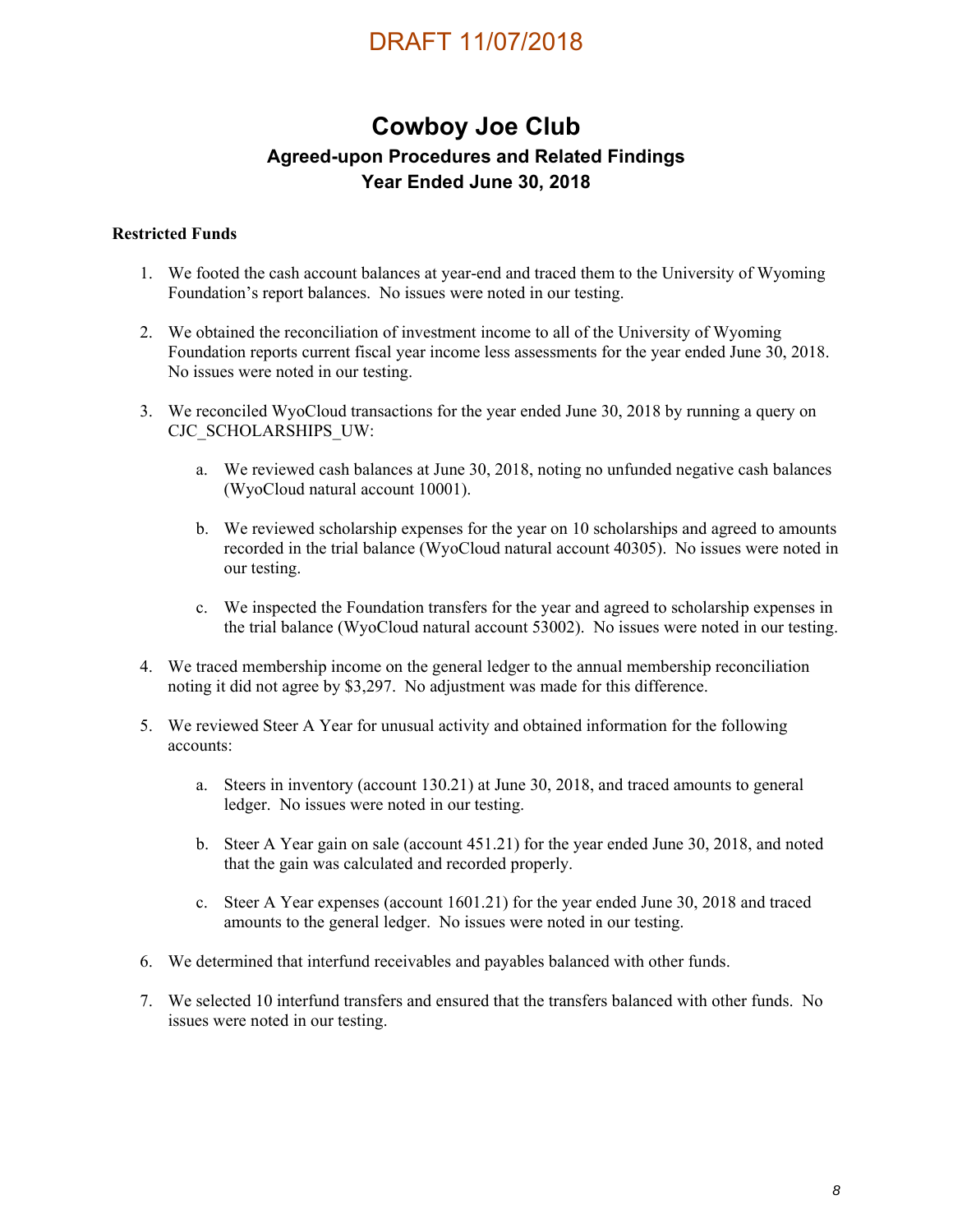### **Cowboy Joe Club Agreed-upon Procedures and Related Findings Year Ended June 30, 2018**

8. We recalculated team fund balances starting with last year's ending balances per the general ledger, adding memberships and donations, less expenditures. We selected five sports teams for testing. We noted that the additions and expenses on the trial balance were understated by \$801 compared to the cheer team balance report. Management recorded an adjusting entry to correct this error.

In addition we selected five additions and five expenses and traced them to supporting documentation. No issues were noted in our testing.

#### **University of Wyoming Operating Funds**

- 1. We footed the University of Wyoming bank account reconciliations at June 30, 2018 and traced them to the WyoCloud report balance. No issues were noted in our testing.
- 2. We traced expenditures for the year ended June 30, 2018 to the WyoCloud report balances. No issues were noted in our testing.
- 3. We determined that interfund receivables and payables balanced with other funds.
- 4. We determined that interfund transfers balanced with other funds.
- 5. We traced the payroll liabilities at June 30, 2018 to the adjusting journal entry and the general ledger, if applicable, for vacation, part-time salaries and comp time. No issues were noted in our testing.

#### **State Match**

- 1. We obtained a listing of all revenue reports submitted during the fiscal year to the State of Wyoming related to state matching requirements and noted submission occurred in proper timeframe.
- 2. We selected one quarter and traced 10 donations from the listing to donor net and the corresponding deposit slip to ensure the deposits were recorded in the proper quarter. No issues were noted in our testing.